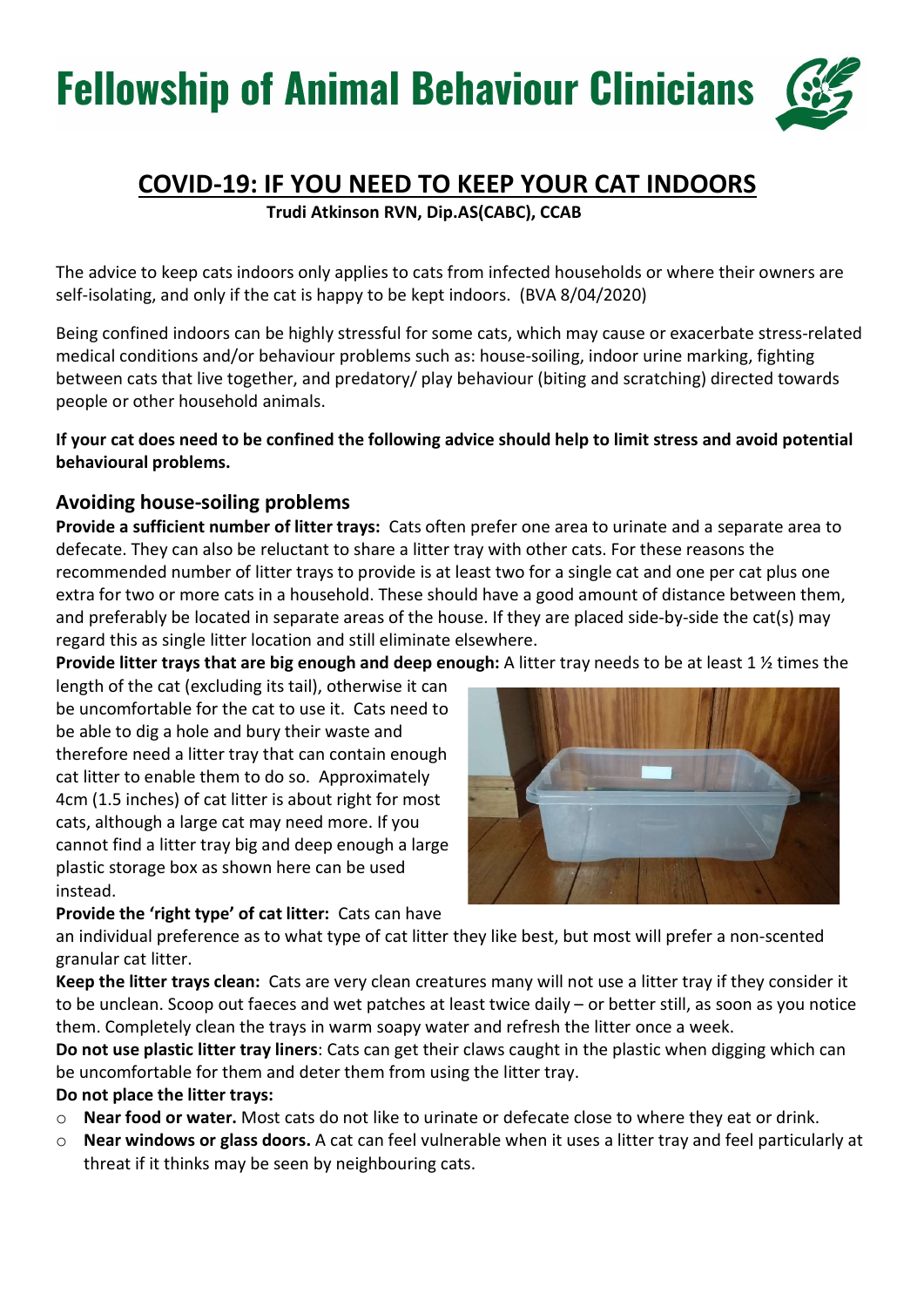- o Near the cat flap or other entrances and exits. Where the cat enters or exits the house can be viewed as a potential entry point for rivals from outside. Therefore, this is not a place where a cat is likely to feel comfortable using a toilet.
- $\circ$  Near to other potential threats or disturbances: For example: in a walkway, by the dog's bed, by a cupboard that is frequently opened, where children play, near the washing machine or other noisy household appliances, or in any area where the cat has had a frightening or painful experience. Most cats will prefer to use a litter tray that is placed in a quiet partially hidden position such as behind a chair, under a table or in a quiet corner.

#### Avoiding conflict between cats that live together:



Feed the cats separately with a good distance between their food dishes. Cats are solitary self-reliant predators. In other words, each individual cat hunts only to provide food for itself. Cats do not share their food and if given the option will choose to eat in a safe place away from other cats, who might potentially steal their food. Cats will eat side-by-side, especially if food bowls are placed close to each other, or they are forced to eat together from a single dish, but this is often because they have no other option. This can give the false impression that they are happy to do so, but in fact this

situation is a common cause of stress and increased antagonism within multi-cat households. Provide additional food and water dishes in various locations around the house. If food dishes, or other important resources are located only in one area of the house it is not uncommon for one cat to sit in a doorway or corridor leading to that area and 'block' the other cats' access to that area and thereby create a conflict situation. Providing extra feeding bowls or puzzle feeders in other locations, can prevent this situation from arising, because if one area is 'blocked' another is available.

Provide ample, comfortable resting places. If warm, comfortable resting places are in limited supply this can force cats into unwanted close contact which can lower their tolerance of each other and result in conflict.

Ensure that the cats have enough space to get away from each other. Provide escape routes, hiding places, and elevated areas.

Provide sufficient number of litter trays in separate locations: See above.

#### Avoiding stress from 'boredom' and human-directed predatory behaviour

Space: Cats should have sufficient space to run around. It is quite normal for a household cat to occasionally run around the house at high speed as a means of energy expenditure.

Access to 'high places': As well as having enough floor space a cat also needs to have access to vertical space at varying levels for climbing, exploring and resting. Access to shelves, high furniture even stairs can allow this, but additional levels can also be provided in the form of cat trees and walkways.

Hiding areas: Even the most confident cat needs places to hide occasionally. But hiding places are not just used when a cat feels at threat, they can also be used in play, as areas to explore and as places to retreat to when the cat does not want to be disturbed. Suitable hiding places can include gaps under furniture, covered beds and cardboard boxes.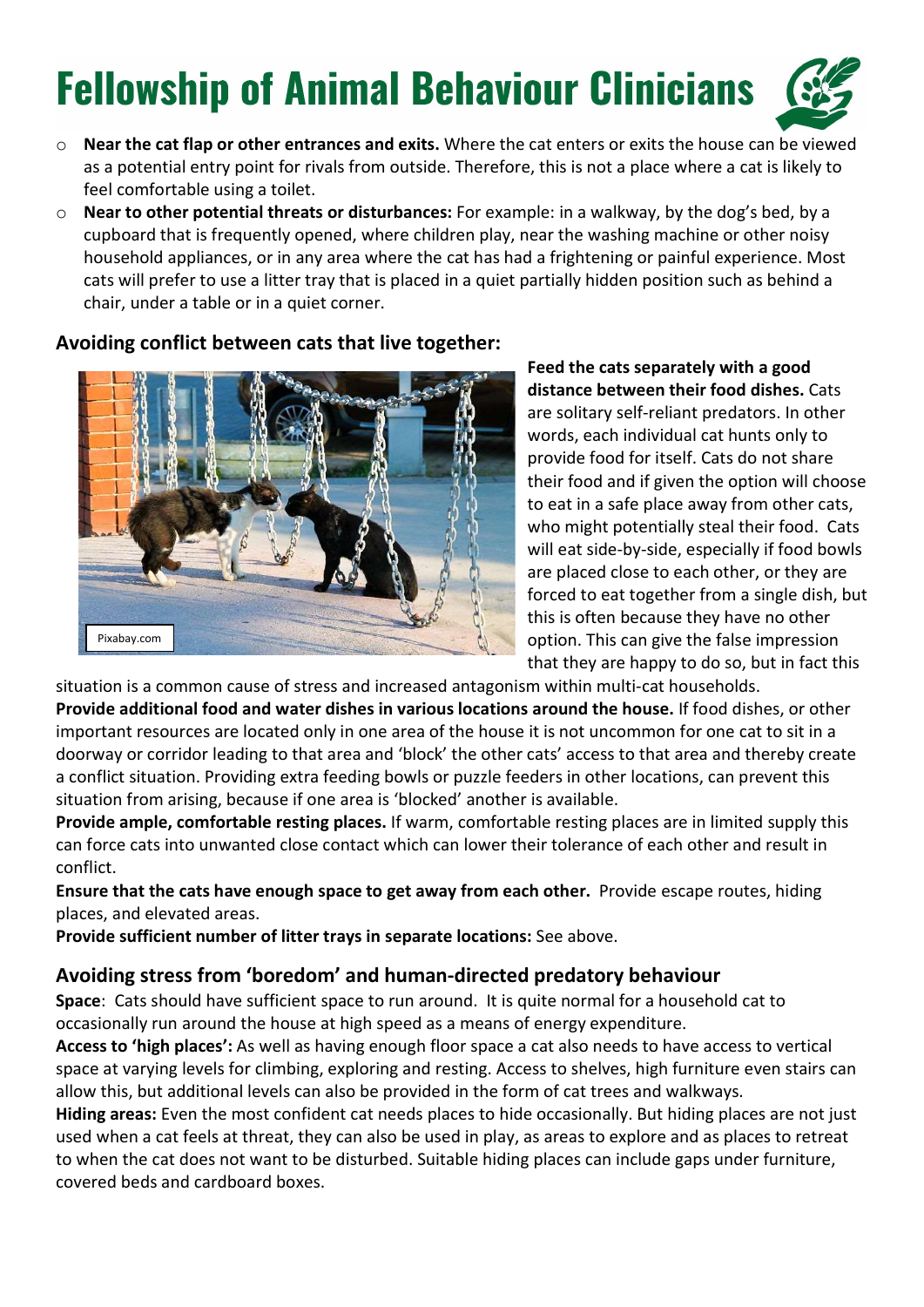Cardboard Boxes: Most cats love cardboard boxes. Not only do they provide the cat with somewhere to hide, but they can also provide opportunity for the cat to play and explore.

- Provide boxes, and/or paper bags (with any handles removed or cut through) of varying shapes and sizes.
- To keep your cat interested, move the boxes daily from room to room and in different places within a room. Also vary their positions e.g. opening at the top, or at the side or even underneath.
- To make the boxes even more interesting, cut small holes (just big enough for the cat to peer through, or stick a paw through) in the sides of the box and place a ball or other toys inside. Another idea is to place several pieces of 'scrunched up' newspaper in a cardboard box along with a small handful of dry food, that the cat needs to search for.

'Bat and chase' toys: A 'bat and chase' toy is anything lightweight enough so that it can be made to move easily by your cat batting at it with a paw. It should also be safe for your cat (i.e. it does not have sharp edges or could be easily swallowed). Examples of potential 'bat and chase toys:

- Table tennis balls
- Old wine corks
- Dried pasta shapes,
- Walnut shells,
- Balls of crunched up paper,
- Cotton reels

Food Foraging and food puzzles: If we did not feed them, cats would need to hunt several times a day for their food. Having food placed in a dish in front of them may be the easy option, but it can also be quite boring. It can be a lot more exciting and interesting for a cat if food is provided in way that requires some element of challenge to get it. More information on food puzzles and feeding your cat can be found in the FABclinicians handouts section https://fabclinicians.org/wp-content/uploads/2020/02/Cat-Feeding.pdf

Wand Toys: Sometimes called 'fishing rod toys' these usually comprise of a stick, or 'wand' to which is attached a long string, sometimes elasticated, with a toy at the end. Or in some cases the 'string' itself is the toy, which can be made to 'wiggle' and 'slither' along like a snake. The advantages of these toys are that even small movements of the 'wand' results in much larger movements of the toy, plus the toy that the cat uses his teeth and claws on is kept well away from your hands.



How to use a wand toy:

- Draw the toy in long fast sweeps along the ground. This is often best to get the cat's attention towards the toy and encourage play.
- Move the toy directly upwards, or in circles in the air, to encourage leaping and grabbing.
- Move the toy in small, fast erratic movements to mimic prey.

Ending the game:

- Be careful not to end the game too soon. Cats will often appear to stop playing and walk away from the toy and watch it from a short distance away. This is part of the normal predatory sequence and it does not mean that the cat is no longer interested. After watching for short time, the cat will usually go back to playing.
- Also avoid ending the game suddenly while the cat is a highly aroused and motivated state. If this happens the cat may direct his predatory type play behaviour towards nearby people or other animals.